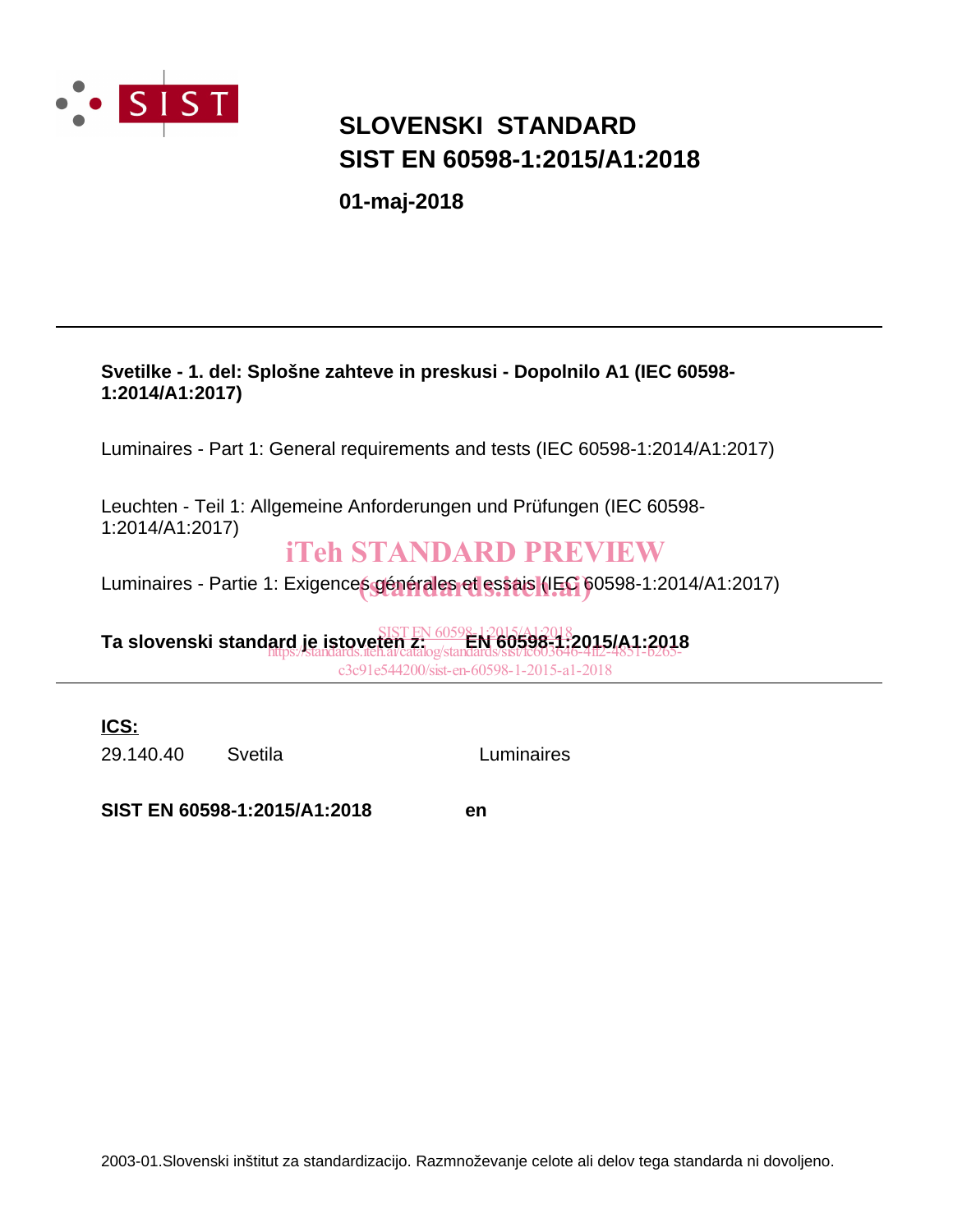## iTeh STANDARD PREVIEW (standards.iteh.ai)

SIST EN 60598-1:2015/A1:2018 https://standards.iteh.ai/catalog/standards/sist/fc603646-4ff2-4851-b265 c3c91e544200/sist-en-60598-1-2015-a1-2018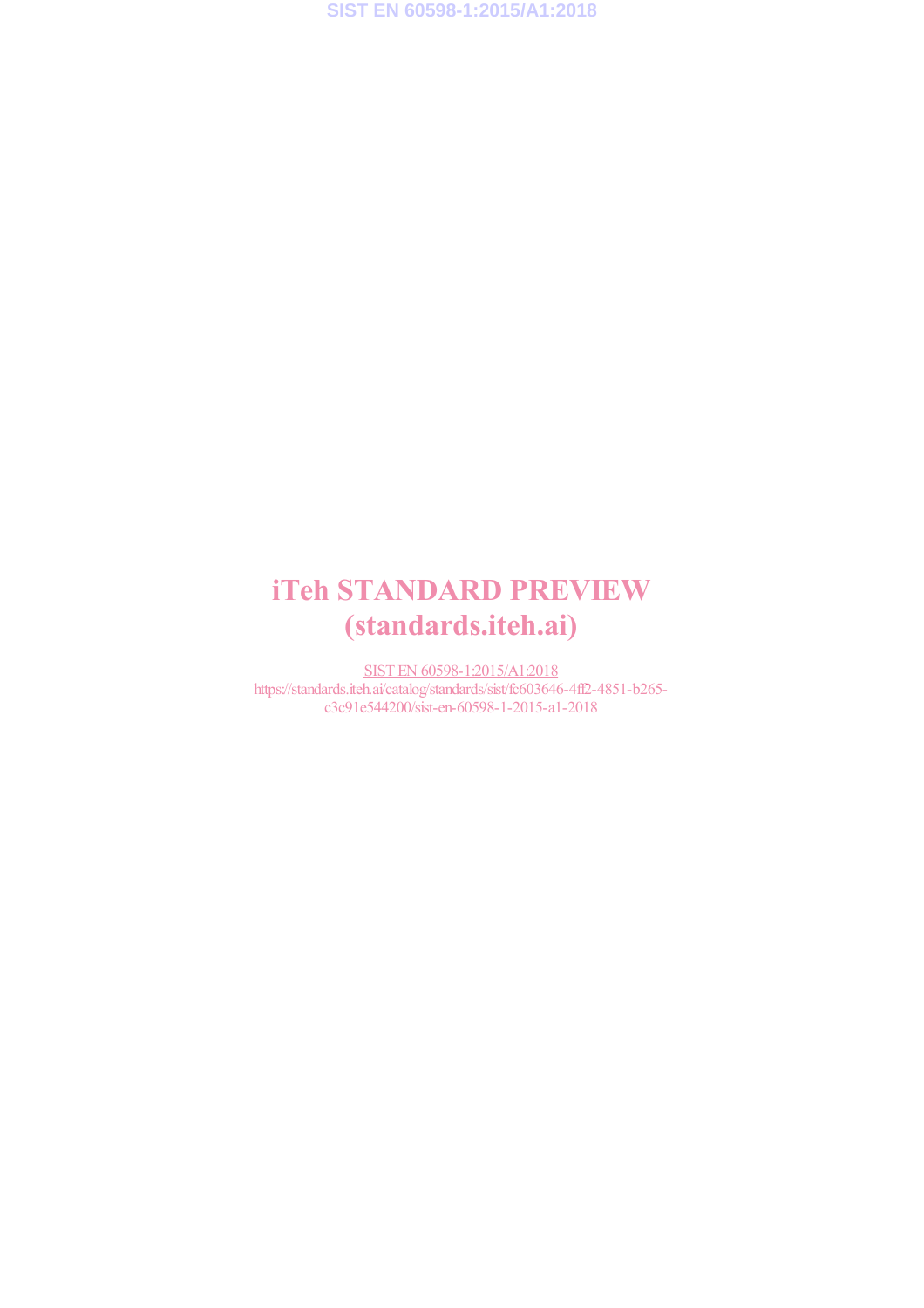## EUROPEAN STANDARD NORME EUROPÉENNE EUROPÄISCHE NORM

## **EN 60598-1:2015/A1**

February 2018

 $ICS$  29.140.40

English Version

### Luminaires - Part 1: General requirements and tests (IEC 60598-1:2014/A1:2017)

Luminaires - Partie 1: Exigences générales et essais (IEC 60598-1:2014/A1:2017)

Leuchten - Teil 1: Allgemeine Anforderungen und Prüfungen (IEC 60598-1:2014/A1:2017)

This amendment A1 modifies the European Standard EN 60598-1:2015; it was approved by CENELEC on 2017-10-20. CENELEC members are bound to comply with the CEN/CENELEC Internal Regulations which stipulate the conditions for giving this amendment the status of a national standard without any alteration.

Up-to-date lists and bibliographical references concerning such national standards may be obtained on application to the CEN-CENELEC Management Centre or to any CENELEC member.

This amendment exists in three official versions (English, French, German). A version in any other language made by translation under the responsibility of a CENELEC member into its own language and notified to the CEN-CENELEC Management Centre has the same status as <br>the official versions. the official versions.

CENELEC members are the national electrotechnical committees of Austria, Belgium, Bulgaria, Croatia, Cyprus, the Czech Republic,<br>Denmark, Estenia, Finland, Fermer Yugoslav Beaublic of Messagens, Eranse, Carmany, Crosso, Hu Denmark, Estonia, Finland, Former Yugoslav Republic of Macedonia, France, Germany, Greece, Hungary, Iceland, Ireland, Italy, Latvia, Definian, Estonia, Finland, Politier Tugoslav Republic of Macedonia, France, Oemlany, Orecce, Flungary, Iceland, Ireland, Italy,<br>Lithuania, Luxembourg, Malta, the Netherlands, N6rway, Poland, Portugal, Romania, Serbia, Slo Switzerland, Turkey and the United Kingdom.e544200/sist-en-60598-1-2015-a1-2018



European Committee for Electrotechnical Standardization Comité Européen de Normalisation Electrotechnique Europäisches Komitee für Elektrotechnische Normung

**CEN-CENELEC Management Centre: Rue de la Science 23, B-1040 Brussels**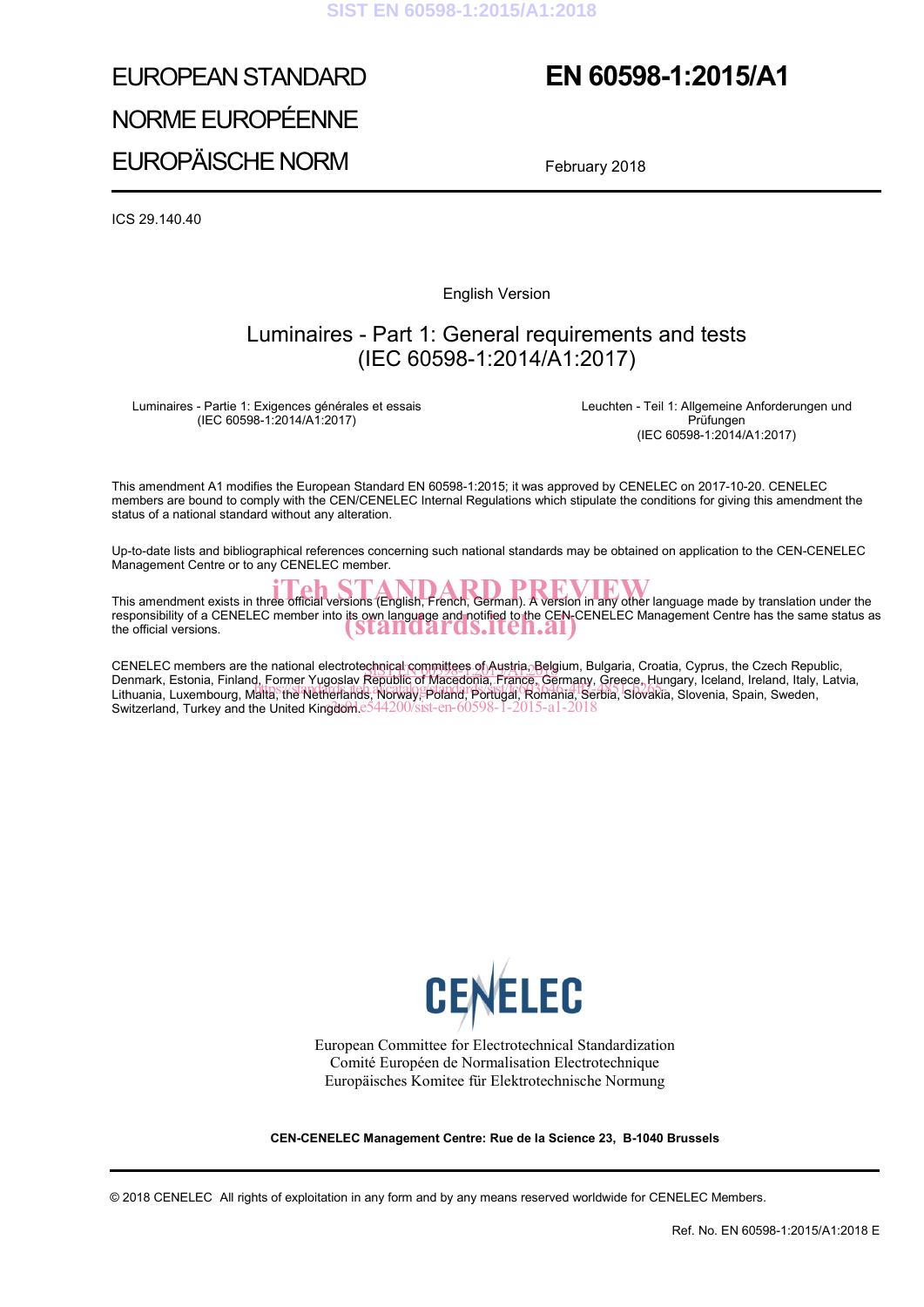### **EN 60598-1:2015/A1:2018 (E)**

### **European foreword**

The text of document 34D/1292/FDIS, future IEC 60598-1:2014/A1, prepared by SC 34D "Luminaires" of IEC/TC 34 "Lamps and related equipment" was submitted to the IEC-CENELEC parallel vote and approved by CENELEC as EN 60598-1:2015/A1:2018.

The following dates are fixed:

- latest date by which the document has to be implemented at national level by publication of an identical national standard or by endorsement (dop) 2018-08-23
- latest date by which the national standards conflicting with the document have to be withdrawn (dow) 2021-02-23

Attention is drawn to the possibility that some of the elements of this document may be the subject of patent rights. CENELEC shall not be held responsible for identifying any or all such patent rights.

This document has been prepared under a mandate given to CENELEC by the European Commission and the European Free Trade Association, and supports essential requirements of EU Directive(s).

For the relationship with EU Directive(s) see informative Annex  $ZZ$ , which is an integral part of this document. document.

## (standards.iteh.ai)

### <u>sEndorsement notices</u>

https://standards.iteh.ai/catalog/standards/sist/fc603646-4ff2-4851-b265 c3c91e544200/sist-en-60598-1-2015-a1-2018

The text of the International Standard IEC 60598-1:2014/A1:2017 was approved by CENELEC as a European Standard without any modification.

In the Bibliography of EN 60598-1:2015, the following note has to be added for the standard indicated:

IEC 60664 Series NOTE Harmonized as EN 60664 Series.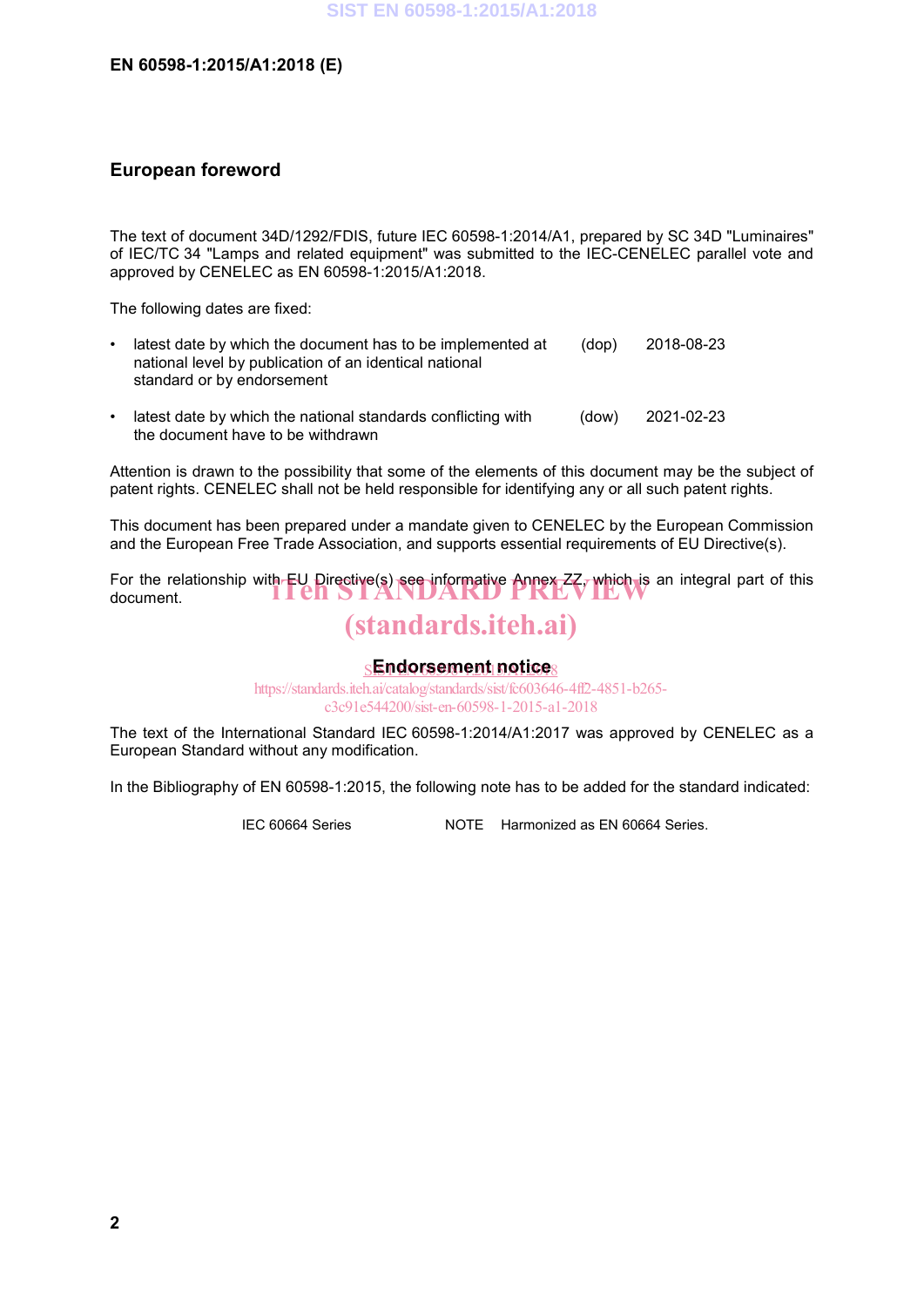### **EN 60598-1:2015/A1:2018 (E)**

### **Annex ZA**

(normative)

### **Normative references to international publications with their corresponding European publications**

The following documents are referred to in the text in such a way that some or all of their content constitutes requirements of this document. For dated references, only the edition cited applies. For undated references, the latest edition of the referenced document (including any amendments) applies.

NOTE 1 When an International Publication has been modified by common modifications, indicated by (mod), the relevant EN/HD applies.

NOTE 2 Up-to-date information on the latest versions of the European Standards listed in this annex is available here: www.cenelec.eu.

| Publication              | Year                    | Title                                                                                                                                                                                                                               | EN/HD                  | Year         |
|--------------------------|-------------------------|-------------------------------------------------------------------------------------------------------------------------------------------------------------------------------------------------------------------------------------|------------------------|--------------|
|                          |                         | In Annex ZA of EN 60598-1:2015 add the following new references:                                                                                                                                                                    |                        |              |
| IEC 60228<br>IEC 60664-4 | 2004<br>2005<br>i'l `ah | Conductors of insulated cables<br>Insulation coordination for<br>equipment within low-voltage systems<br>-- Part 4: Consideration of high-<br>frequency voltage stress?                                                             | EN 60228<br>EN 60664-4 | 2005<br>2006 |
| IEC 60998-2-1 (mod)      | https://standards.iteh. | Connecting devices for low-voltage<br>circuits for household and similar<br>purposes - Part 2-1: Particular,<br>51-b265-<br>requirements for connecting devices<br>as separate entities with screw-type                             | EN 60998-2-1           | 2004         |
| IEC 60998-2-2 (mod)      |                         | clamping units<br>Connecting devices for low-voltage<br>circuits for household and similar<br>purposes - Part 2-2: Particular<br>requirements for connecting devices<br>as separate entities with screwless-<br>type clamping units | EN 60998-2-2           | 2004         |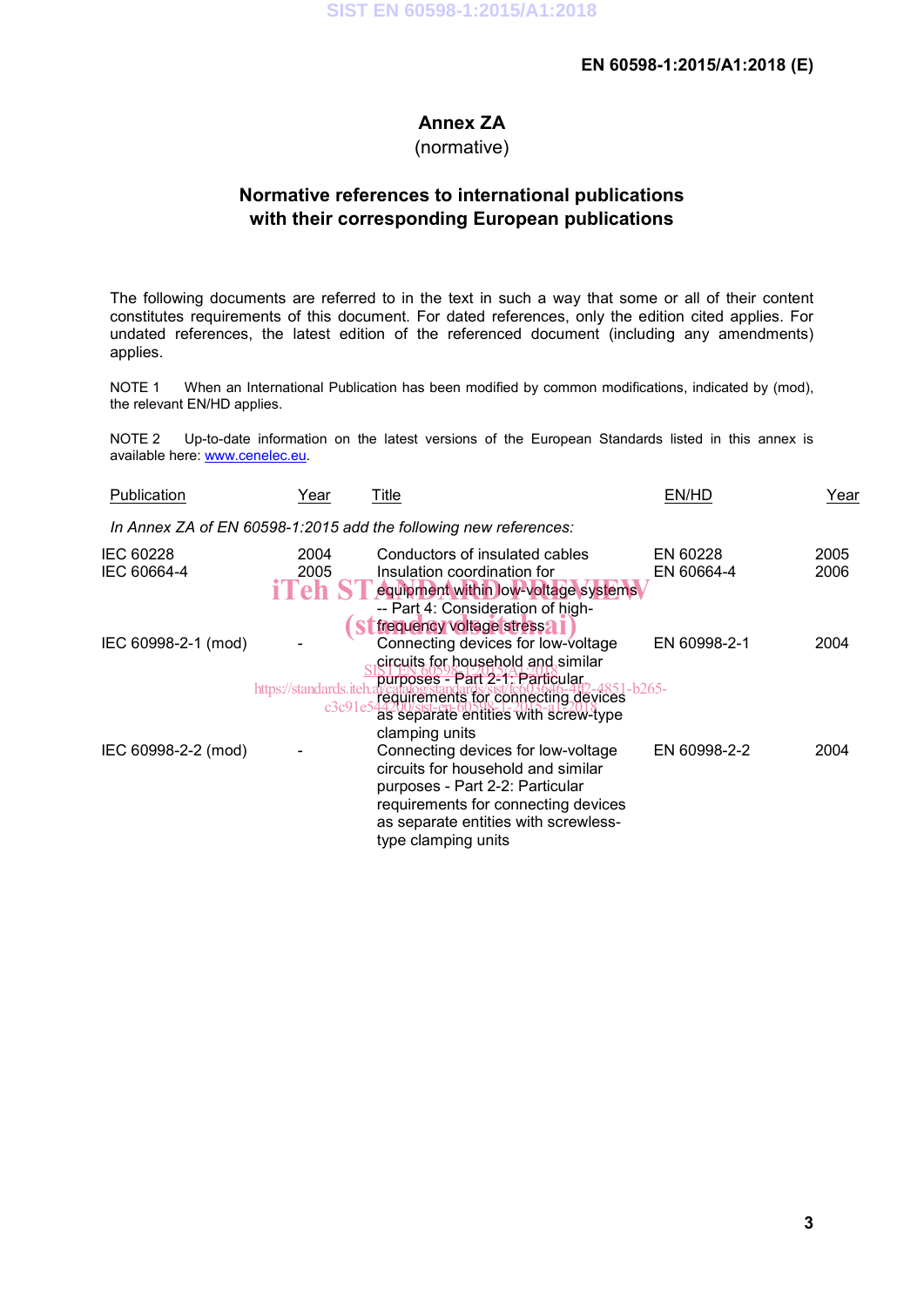### **Annex ZZ**

(informative)

### **Relationship between this European standard and the safety objectives of Directive 2014/35/EU [2014 OJ L96] aimed to be covered**

This European Standard has been prepared under a Commission's standardization request relating to harmonized standards in the field of the Low Voltage Directive, M/511, to provide one voluntary means of conforming to safety objectives of Directive 2014/35/EU of the European Parliament and of the Council of 26 February 2014 on the harmonization of the laws of the Member States relating to the making available on the market of electrical equipment designed for use within certain voltage limits [2014 OJ L96].

Once this standard is cited in the Official Journal of the European Union under that Directive, compliance with the normative clauses of this standard given in Table ZZ.1 confers, within the limits of the scope of this standard, a presumption of conformity with the corresponding safety objectives of that Directive, and associated EFTA regulations.

| Safety objectives of Directive<br>2014/35/EU                                                                                                                                                                                                                                  | Clause(s) / sub-clause(s)<br>of this EN                                                                                                                                                                                                    | Remarks / Notes                                   |
|-------------------------------------------------------------------------------------------------------------------------------------------------------------------------------------------------------------------------------------------------------------------------------|--------------------------------------------------------------------------------------------------------------------------------------------------------------------------------------------------------------------------------------------|---------------------------------------------------|
| 1. General conditions                                                                                                                                                                                                                                                         | standards.iteh.ai)                                                                                                                                                                                                                         |                                                   |
| a) the essential characteristics,<br>the recognition and observance<br>safely and in applications for<br>which it was made, shall be<br>marked on the electrical<br>equipment, or, if this is not<br>possible, on an accompanying<br>document;                                | Section 3<br>SIST EN 60598-1:2015/A1:2018<br>of which will ensure thats://standards.iteh.ai/catalog/standards/sist/fc603646-4f2-4851-b265-<br>electrical equipment will be use $\theta$ <sup>491e544200/sist-en-60598-1-2015-a1-2018</sup> | To be used in conjunction with<br>relevant part 2 |
| b) the electrical equipment,<br>together with its component<br>parts, shall be made in such a<br>way as to ensure that it can be<br>safely and properly assembled<br>and connected:                                                                                           | Section 4                                                                                                                                                                                                                                  | To be used in conjunction with<br>relevant part 2 |
| c) the electrical equipment shall<br>be so designed and<br>manufactured as to ensure that<br>protection against the hazards<br>set out in points 2 and 3 is<br>assured, providing that the<br>equipment is used in<br>applications for which it was<br>made and is adequately | See item 2 and 3 of this table                                                                                                                                                                                                             |                                                   |

| Table ZZ.1 – Correspondence between this European standard and Annex I of Directive |
|-------------------------------------------------------------------------------------|
| 2014/35/EU [2014 OJ L96]                                                            |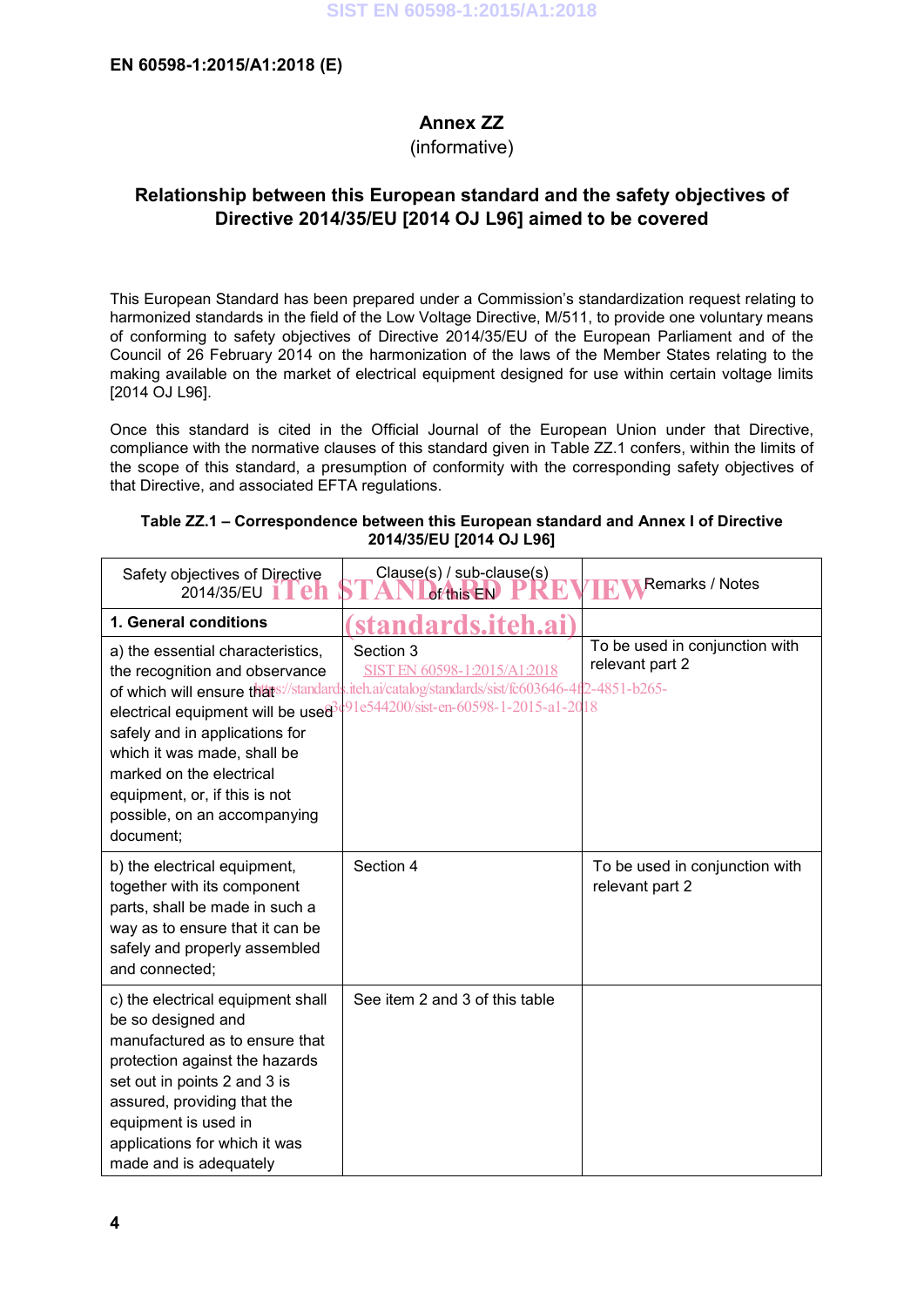| maintained.                                                                                                                                                                                                                                   |                                                                                                |                                                                             |
|-----------------------------------------------------------------------------------------------------------------------------------------------------------------------------------------------------------------------------------------------|------------------------------------------------------------------------------------------------|-----------------------------------------------------------------------------|
| 2. Protection against hazards<br>arising from the electrical<br>equipment<br>Measures of a technical nature<br>shall be laid down in accordance<br>with point 1, in order to ensure                                                           |                                                                                                |                                                                             |
| that:                                                                                                                                                                                                                                         |                                                                                                |                                                                             |
| a) persons and domestic<br>animals are adequately<br>protected against the danger of<br>physical injury or other harm<br>which might be caused by direct<br>or indirect contact;                                                              | Section 4<br>Section 7<br>Section 14 and 15<br>Section 5<br>Section 8                          | All to be used in conjunction<br>with relevant part 2                       |
| b) temperatures, arcs or<br>radiation which would cause a<br>danger, are not produced;                                                                                                                                                        | Section 4<br>Section 11<br>Section 12<br>Section 10                                            | EMF is not covered<br>All to be used in conjunction<br>with relevant part 2 |
| c) persons, domestic animals<br>and property are adequately<br>protected against non-electrical<br>dangers caused by the electrical<br>equipment which are revealed<br>by experience;                                                         | Section 4<br>Section 10<br>PREVIE<br>Section 14<br>(standards.iteh.ai)                         | All to be used in conjunction<br>with relevant part 2                       |
| d) the insulation is suitable for<br>foreseeable conditions.                                                                                                                                                                                  | Section 9<br>Ref.arcatalog/standards/sist/fc603646-4<br>c3c9 Section01st-en-60598-1-2015-a1-20 | All to be used in conjunction<br>with relevant part 2                       |
| 3. Protection against hazards<br>which may be caused by<br>external influences on the<br>electrical equipment<br>Technical measures shall be<br>laid down in accordance with<br>point 1, in order to ensure that<br>the electrical equipment: |                                                                                                |                                                                             |
| a) meets the expected<br>mechanical requirements in<br>such a way that persons,<br>domestic animals and property<br>are not endangered;                                                                                                       | Section 3<br>Section 4                                                                         | All to be used in conjunction<br>with relevant part 2                       |
| b) is resistant to non-mechanical<br>influences in expected<br>environmental conditions, in<br>such a way that persons,<br>domestic animals and property<br>are not endangered;                                                               | Section 9<br>Section 13                                                                        | All to be used in conjunction<br>with relevant part 2                       |
| c) does not endanger persons,<br>domestic animals and property                                                                                                                                                                                | Section 4                                                                                      | All to be used in conjunction<br>with relevant part 2                       |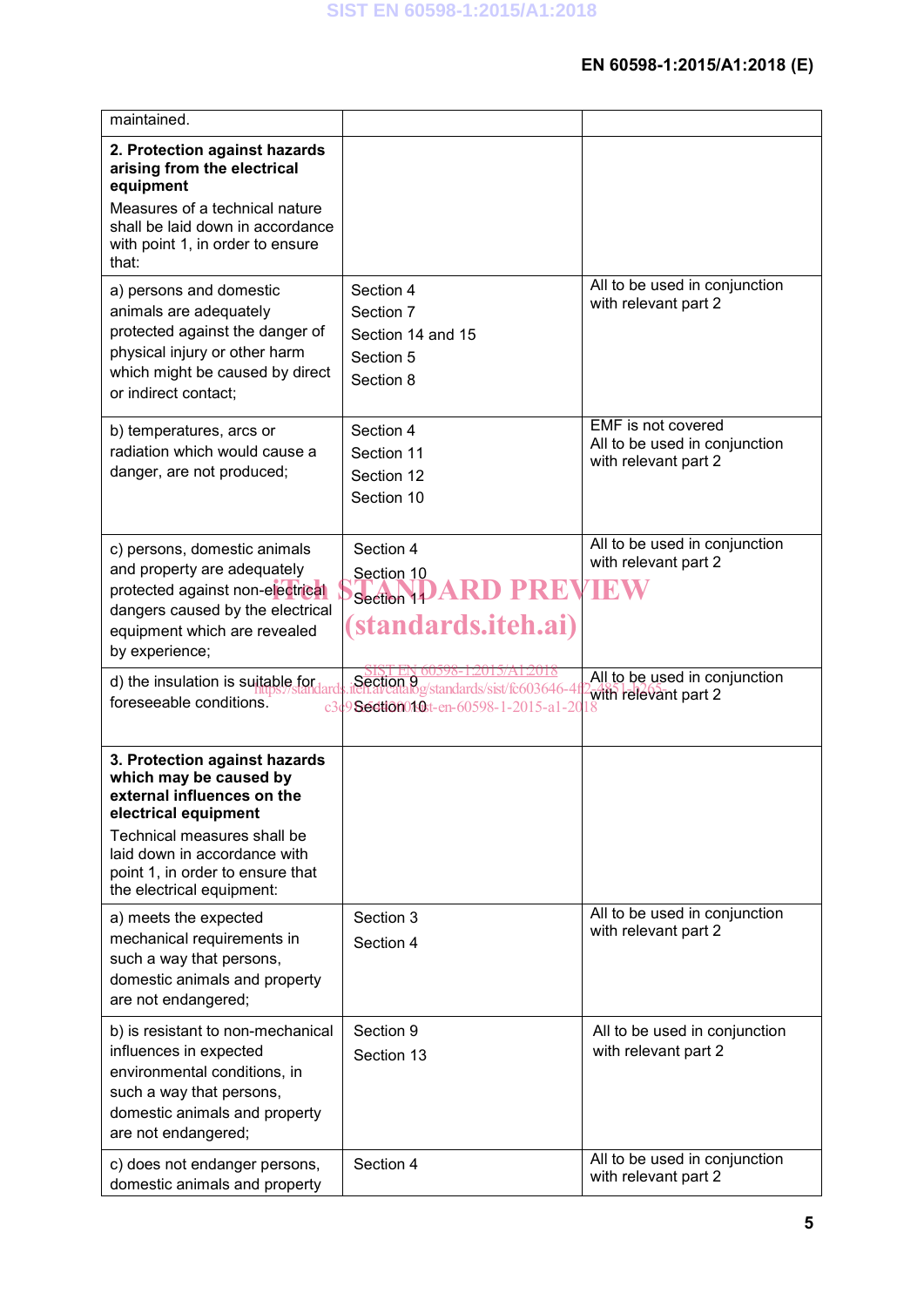### **EN 60598-1:2015/A1:2018 (E)**

| in foreseeable conditions of | Section 12 |  |
|------------------------------|------------|--|
| overload.                    |            |  |

**WARNING 1 —** Presumption of conformity stays valid only as long as a reference to this European standard is maintained in the list published in the Official Journal of the European Union. Users of this standard should consult frequently the latest list published in the Official Journal of the European Union.

**WARNING 2 —** Other Union legislation may be applicable to the product(s) falling within the scope of this standard.

## iTeh STANDARD PREVIEW (standards.iteh.ai)

SIST EN 60598-1:2015/A1:2018 https://standards.iteh.ai/catalog/standards/sist/fc603646-4ff2-4851-b265 c3c91e544200/sist-en-60598-1-2015-a1-2018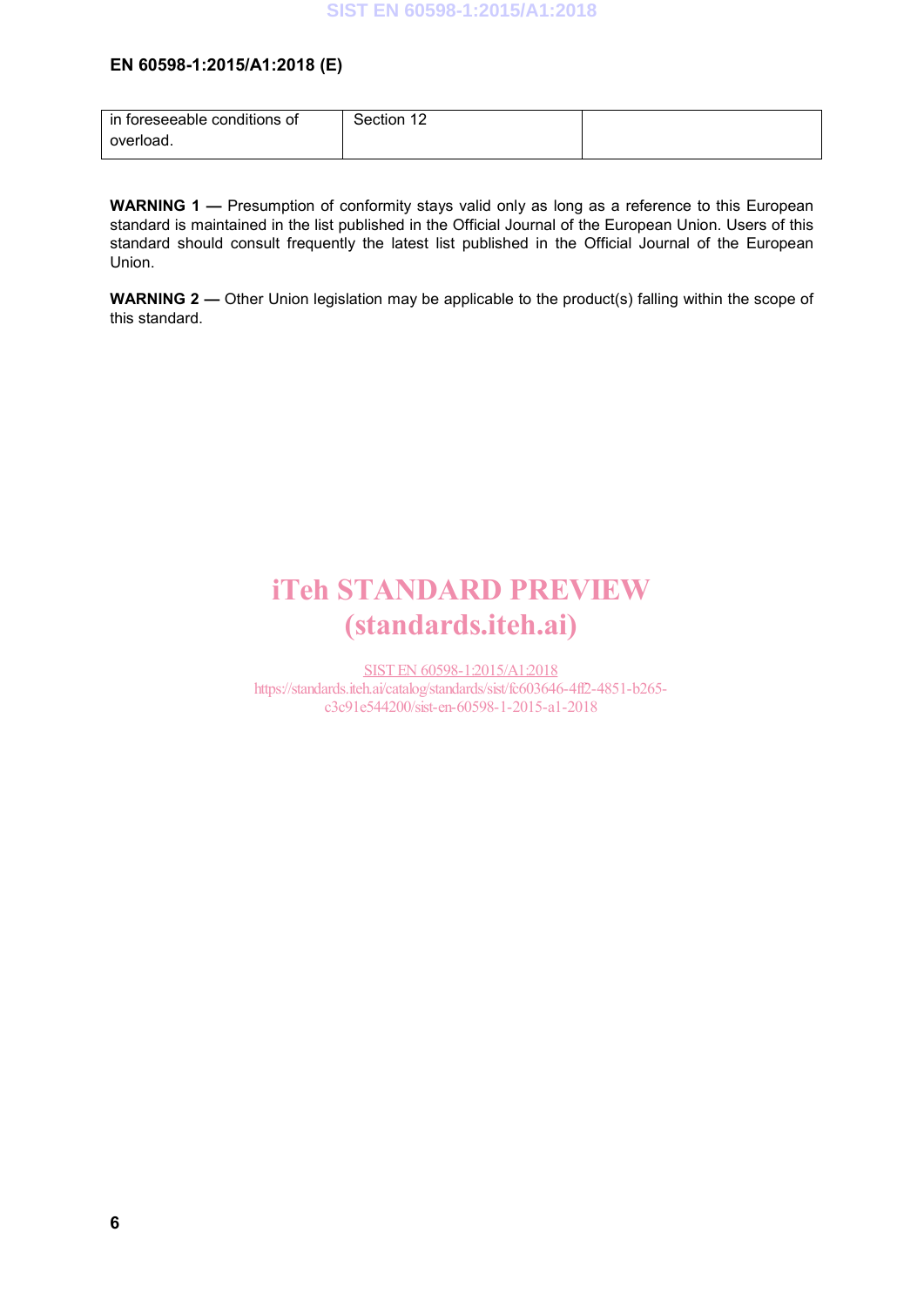

## **IEC 60598-1**

Edition 8.0 2017-09

# **INTERNATIONAL STANDARD**

# **NORME INTERNATIONALE**



AMENDMENT 1 AMENDEMENT 1

### **Luminaires –** Part 1: General requirements and **tests ds.itch.ai**) iTeh STANDARD PREVIEW

**Luminaires –**  Partie 1: Exigences **générales et essais** rds/sist/fc603646-4ff2-4851-b265-SIST EN 60598-1:2015/A1:2018 c3c91e544200/sist-en-60598-1-2015-a1-2018

INTERNATIONAL **ELECTROTECHNICAL COMMISSION** 

**COMMISSION** ELECTROTECHNIQUE INTERNATIONALE

ICS 29.140.40 ISBN 978-2-8322-4746-4

**Warning! Make sure that you obtained this publication from an authorized distributor. Attention! Veuillez vous assurer que vous avez obtenu cette publication via un distributeur agréé.**

® Registered trademark of the International Electrotechnical Commission Marque déposée de la Commission Electrotechnique Internationale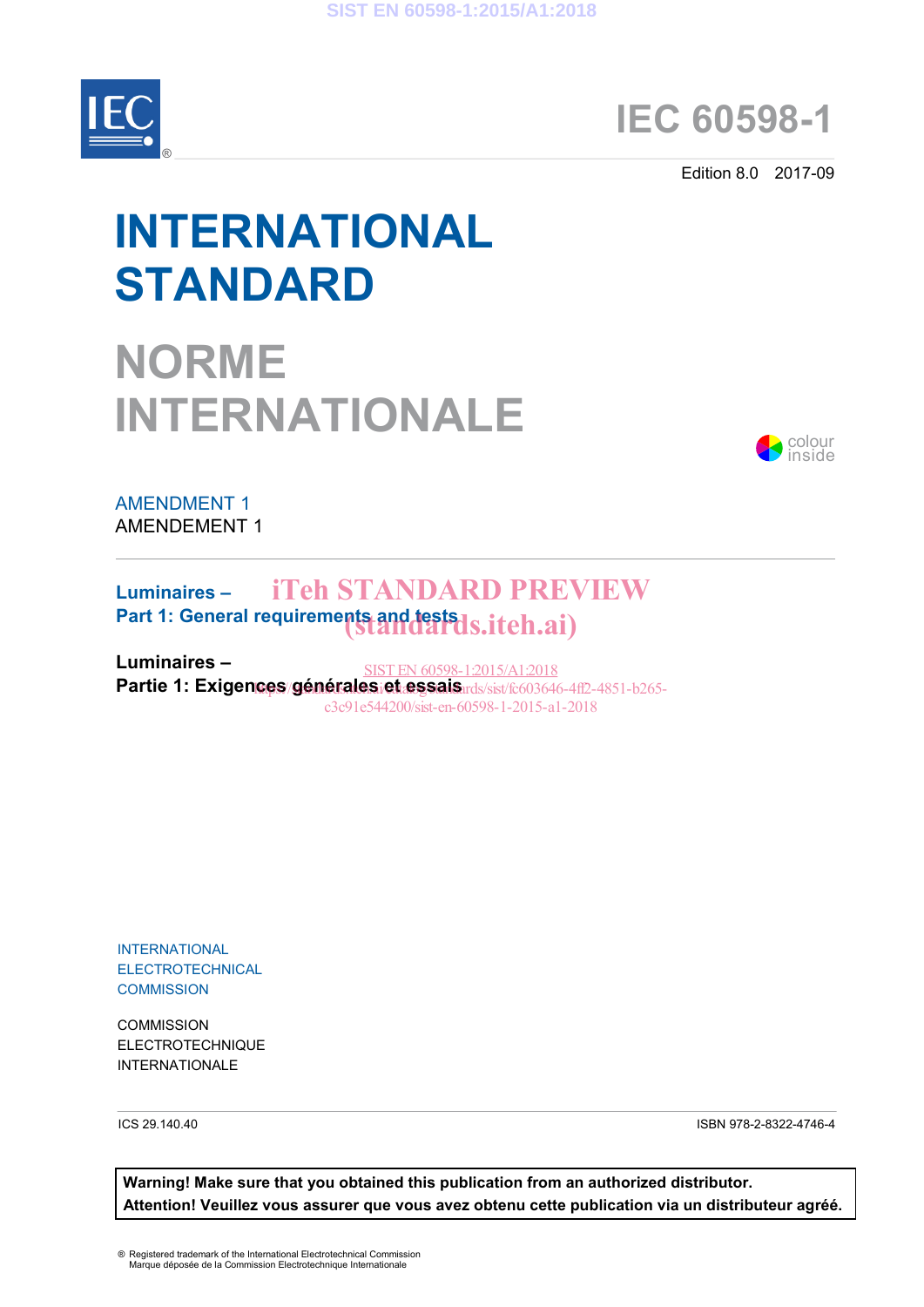– 2 – IEC 60598-1:2014/AMD1:2017 © IEC 2017

### FOREWORD

This amendment has been prepared by subcommittee 34D: Luminaires, of IEC technical committee 34: Lamps and related equipment.

The text of this amendment is based on the following documents:

| <b>FDIS</b>   | Report on voting |
|---------------|------------------|
| 34D/1292/FDIS | 34D/1298/RVD     |

Full information on the voting for the approval of this amendment can be found in the report on voting indicated in the above table.

The committee has decided that the contents of this amendment and the base publication will remain unchanged until the stability date indicated on the IEC website under "http://webstore.iec.ch" in the data related to the specific publication. At this date, the publication will be

- reconfirmed,
- withdrawn,
- replaced by a revised edition, or iTeh STANDARD PREVIEW
- amended.

## (standards.iteh.ai)

IMPORTANT – The 'colour inside **bogo on the cover pla**ge of this publication indicates that it contains<sup>ht</sup>to16urs¤dwhich<sup>/cat</sup>alre/stadersidered<sup>03</sup>66<sup>-4</sup>be-<sup>48</sup>useful for the correct understanding of its contents.<sup>eg</sup>tsers ishould<sup>9</sup> therefore print this document using a **colour printer.**

 $\mathcal{L}$  , we have the set of the set of the set of the set of the set of the set of the set of the set of the set of the set of the set of the set of the set of the set of the set of the set of the set of the set of the

### **0.1 Scope**

*Delete the existing 12th paragraph starting with* "Attention is drawn ...".

### **0.2 Normative references**

*Add the following new references:* 

IEC 60228:2004, *Conductors of insulated cables*

IEC 60664-4:2005, *Insulation coordination for equipment within low-voltage systems – Part 4: Consideration of high-frequency voltage stress*

IEC 60998-2-1, *Connecting devices for low-voltage circuits for household and similar purposes – Part 2-1: Particular requirements for connecting devices as separate entities with screw-type clamping units*